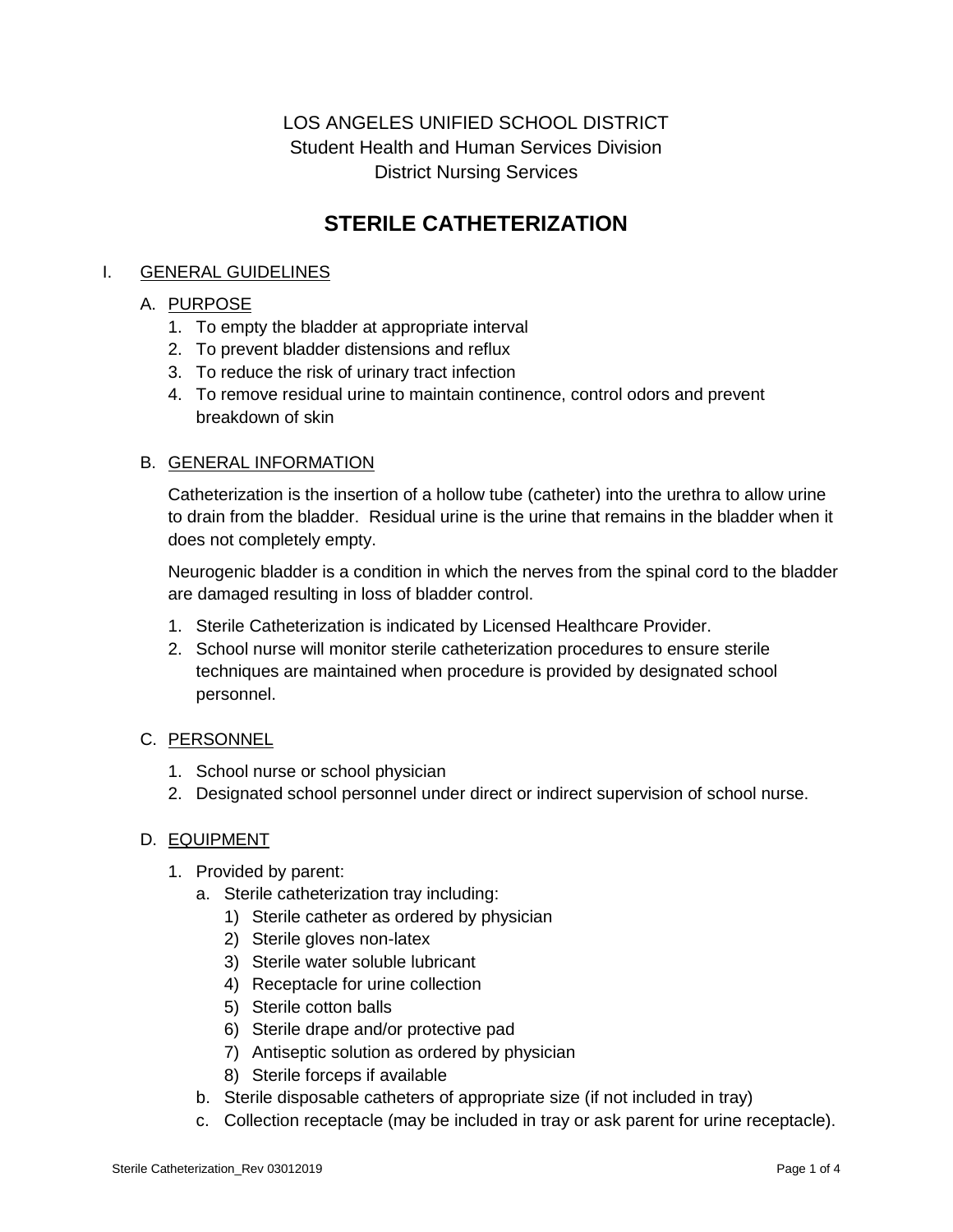- 2. Provided by school:
	- a. Plastic bag for disposal of waste
	- b. Protective pads
	- c. Clean non-latex gloves
	- d. Alcohol-Free hand Sanitizer

## II. PROCEDURE

| <b>ESSENTIAL STEPS</b>             |                                                                                                                                   | <b>KEY POINTS AND PRECAUTIONS</b>                                                                         |
|------------------------------------|-----------------------------------------------------------------------------------------------------------------------------------|-----------------------------------------------------------------------------------------------------------|
|                                    | 1. Wash Hands                                                                                                                     |                                                                                                           |
|                                    | 2. Assemble equipment in appropriate private<br>location                                                                          | Avoid unnecessary exposure.<br>Have adequate light available.                                             |
|                                    | 3. Have student lie on back (with knees flexed<br>and separated if possible)                                                      |                                                                                                           |
|                                    | 4. Place protective pads under student's<br>buttocks                                                                              | This will serve to prevent soiling surface beneath<br>the student and keeps contamination to a<br>minimum |
|                                    | 5. Clean hands with alcohol free hand sanitizer                                                                                   | Never leave student unattended                                                                            |
|                                    | 6. Open catheterization tray using appropriate<br>sterile technique. Do not touch sterile<br>equipment or inside surface of tray. | Sterile equipment ensures that no<br>microorganisms are introduced into the urinary<br>tract.             |
|                                    | 7. Open sterile wrap to provide sterile field                                                                                     |                                                                                                           |
|                                    | 8. If catheter is not included in tray, open sterile<br>catheter package and drop catheter onto<br>sterile tray.                  |                                                                                                           |
|                                    | 9. Put on sterile gloves                                                                                                          | After donning sterile gloves, do not touch a<br>non-sterile object                                        |
| 10. Place sterile drape on student |                                                                                                                                   |                                                                                                           |
|                                    | 11. Open antiseptic solution and pour over<br>cotton balls in the tray.                                                           |                                                                                                           |
|                                    | 12. Open sterile water soluble lubricant and<br>squeeze onto sterile field                                                        |                                                                                                           |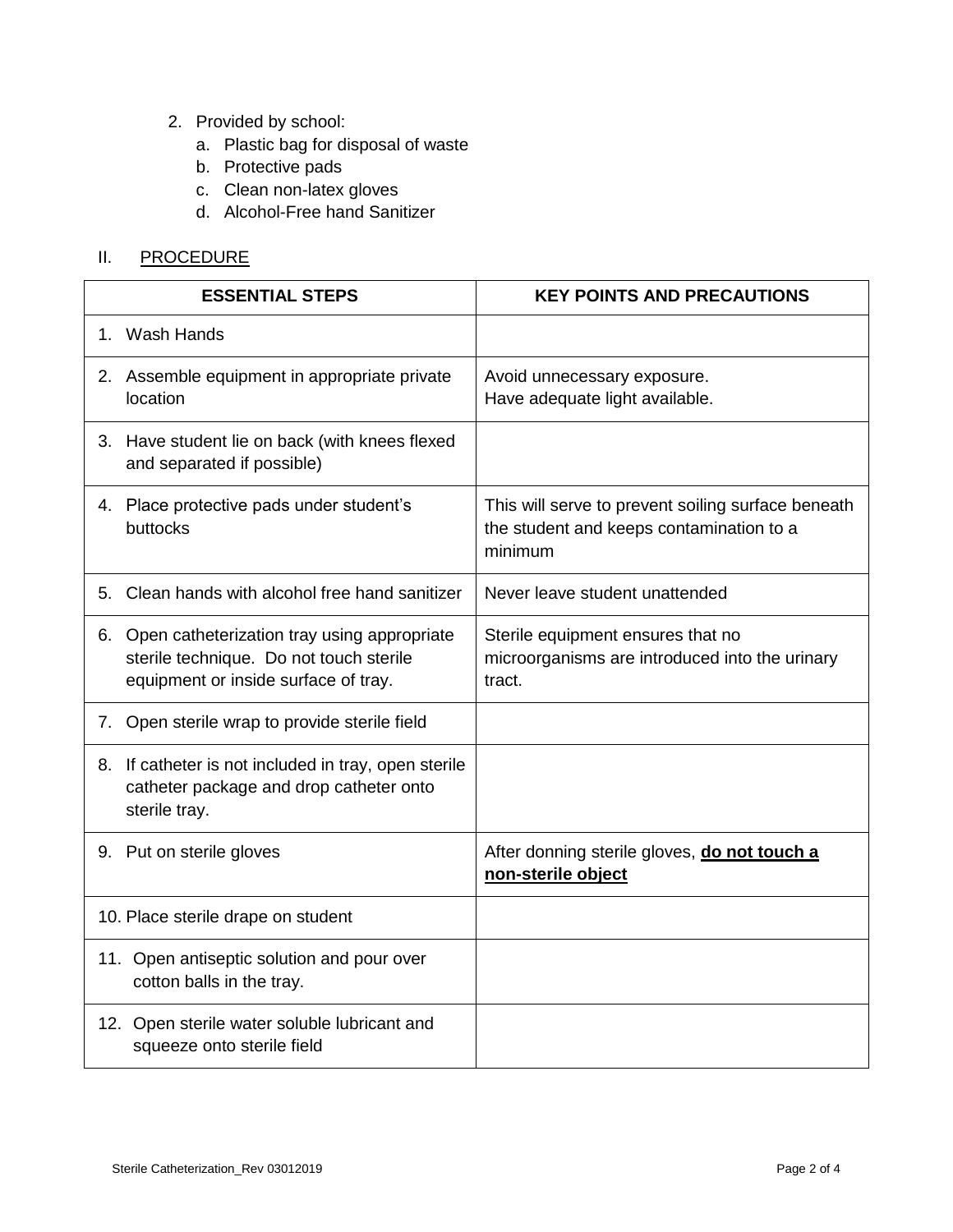|                            | <b>ESSENTIAL STEPS</b>                                                                                                                                                                                                                                                                                                                                                                                                                                                                                                                                                                                                                                                                                     | <b>KEY POINTS AND PRECAUTIONS</b>                                                                                                                                                                                                                                                                                                                                                                                                                                                                                                                                                   |
|----------------------------|------------------------------------------------------------------------------------------------------------------------------------------------------------------------------------------------------------------------------------------------------------------------------------------------------------------------------------------------------------------------------------------------------------------------------------------------------------------------------------------------------------------------------------------------------------------------------------------------------------------------------------------------------------------------------------------------------------|-------------------------------------------------------------------------------------------------------------------------------------------------------------------------------------------------------------------------------------------------------------------------------------------------------------------------------------------------------------------------------------------------------------------------------------------------------------------------------------------------------------------------------------------------------------------------------------|
| a.<br>b.<br>C.<br>d.<br>е. | <b>13A. FOR FEMALE</b><br>Hold labia open to visualize urinary<br>meatus<br>Pick up antiseptic-soaked cotton ball<br>with forceps if available.<br>Cleanse each labium with sterile cotton<br>balls using downward stroke and clean<br>cotton ball for each stroke. Use third<br>sterile cotton balls to clean urinary<br>meatus.<br>Lubricate the tip of the catheter<br>Holding the catheter 3 inches from the<br>tip, insert it gently into the urinary<br>meatus, downward and backward 1-2<br>inches, until urine begins to flow. If<br>slight resistance is felt, rotate the<br>catheter gently.                                                                                                     | Female urethra is short and straight.<br>Continue holding labia open until catheter is<br>inserted. This hand is no longer sterile.<br>Adequate cleansing of the urinary meatus<br>prevents the introduction of bacteria into the<br>bladder when the catheter is inserted<br>Place other end of catheter into the collection<br>receptacle. Continue holding the labia open until<br>the catheter is inserted.<br>Do not use force. Instruct student to breathe<br>deeply to relax the perineal muscles to overcome<br>resistance to entry.                                        |
|                            | <b>13B. FOR MALE</b><br>a. Hold the penis between the thumb and<br>forefinger upright, at a 45 to 90-degree<br>angle to the student's body.<br>b. Pick up antiseptic-soaked cotton ball<br>with forceps. Cleanse the glans with<br>sterile cotton balls using a circular<br>motion, beginning at the urethral<br>opening and moving away from the<br>meatus toward the base of penis.<br>Holding the penis upright at right angle<br>C.<br>to student's body, exert slight pressure<br>to widen the urinary meatus.<br>Lubricate the tip of the catheter.<br>d.<br>Holding catheter near tip, insert into<br>е.<br>urinary meatus until urine begins to<br>flow; then advance half an inch to one<br>inch. | If student is not circumcised, retract foreskin.<br>Maintain grasp until procedure is completed.<br>This hand is no longer sterile.<br>Use a clean cotton ball for each circular stroke<br>and discard.<br>Place other end of catheter into collection<br>receptacle.<br>If slight resistance is felt, twist the catheter.<br>The pull on the penis can be increased as the<br>catheter is withdrawn slightly, and then pushed<br>ahead until urine flows. Do not use force.<br>Instruct student to breathe deeply to relax the<br>perineal muscles to overcome resistance to entry |
|                            | 14. Hold catheter in place until urine ceases to<br>flow. When flow stops, advance catheter<br>slightly. When no more urine flows, pinch<br>catheter and withdraw gently and slowly.<br>For a male who is not circumcised, pull the<br>foreskin over the glans when finished.                                                                                                                                                                                                                                                                                                                                                                                                                              | It is essential to empty the bladder completely.<br>Rotating catheter ensures that the openings have<br>reached all areas of the bladder. It is also helpful<br>to have the student bear down a couple of times<br>with the catheter in place.                                                                                                                                                                                                                                                                                                                                      |